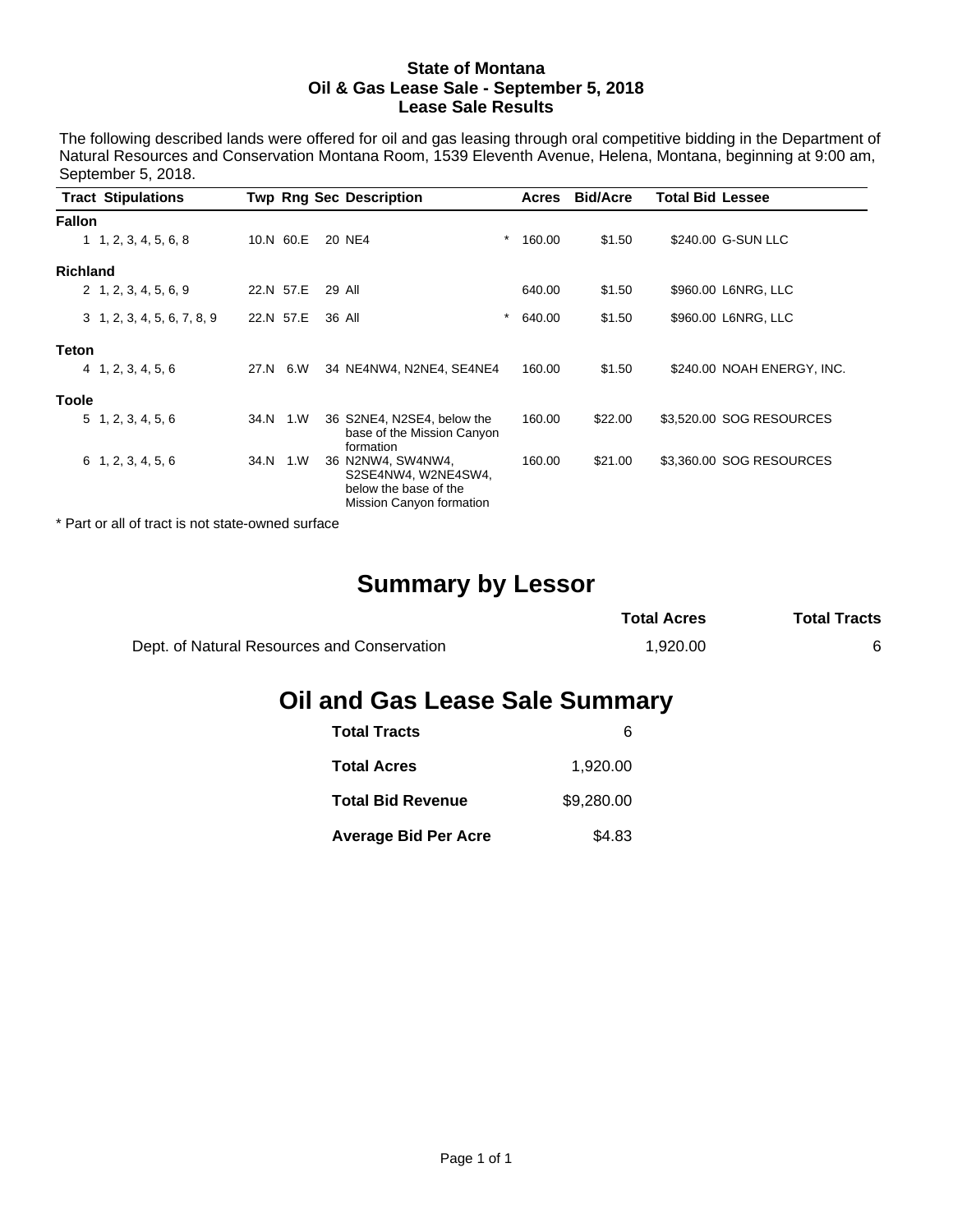# **State of Montana Oil & Gas Lease Sale - September 5, 2018 Stipulations**

- 1 Lessee shall notify and obtain approval from the Department's Trust Land Management Division (TLMD) prior to constructing well pads, roads, power lines, and related facilities that may require surface disturbance on the tract. Lessee shall comply with any mitigation measures stipulated in TLMD's approval.
- 2 Prior to the drilling of any well on or into the lease premises, lessee shall send one copy of the well prognosis, including Form 22 "Application for Permit" to the Department's Trust Land Management Division (TLMD). After a well is drilled and completed, lessee shall send one copy of all logs run, Form 4A "Completion Report", and geologic report to TLMD. A copy of Form 2 "Sundry Notice and Report of Wells" or other appropriate Board of Oil and Gas Conservation form shall be sent to TLMD whenever any subsequent change in well status or operator is intended or has occurred. Lessee shall also notify and obtain approval from the TLMD prior to plugging a well on the lease premises.

Issuance of this lease in no way commits the Land Board to approval of coal bed methane production on this lease. Any coal bed methane extraction wells would require subsequent review and approval by the board.

- 3 The TLMD will complete an initial review for cultural resources and, where applicable, paleontological resources of the area intended for disturbance and may require a resources inventory. Based on the results of the inventory, the TLMD may restrict surface activity for the purpose of protecting significant resources located on the lease premises.
- 4 The lessee shall be responsible for controlling any noxious weeds introduced by lessee's activity on State-owned land and shall prevent or eradicate the spread of those noxious weeds onto land adjoining the lease premises. The lessee's methods of control shall be reviewed and approved by the Department's Unit Office that has jurisdiction for that locale.
- 5 The definitions of "oil" and "gas" provided in 82-1-111, MCA, do not apply to this lease for royalty calculation purposes.
- 6 If the State does not own the surface, the lessee must contact the owner of the surface in writing at least 30 days prior to any surface activity. A copy of the correspondence shall be sent to TLMD.
- 7 Due to unstable soil conditions on this tract and/or topography that is rough and/or steep, surface use may be restricted or denied. Seismic activity may be restricted to poltershots.
- 8 Due to the floodplain/wetlands area(s), surface use may be restricted or denied.
- 9 If whooping cranes are observed on-site, construction and/or maintenance activities shall be suspended until birds leave the area.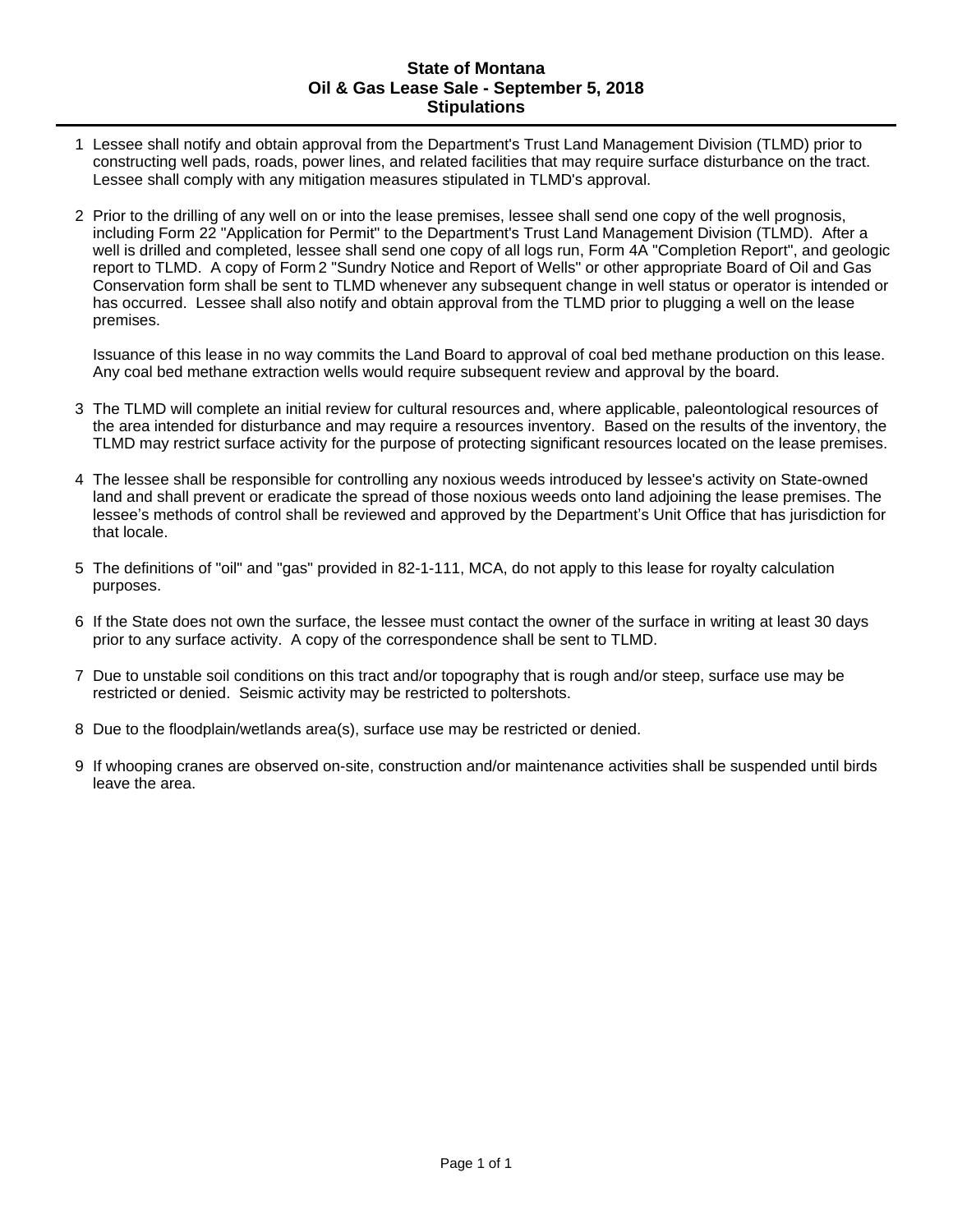# **State of Montana Oil & Gas Lease Sale - September 5, 2018 Applicant List**

|                 |                    |     | <b>Tract Twp Rng Sec Description</b>                                                       | <b>Acres Applicant</b>   |
|-----------------|--------------------|-----|--------------------------------------------------------------------------------------------|--------------------------|
| <b>Fallon</b>   |                    |     |                                                                                            |                          |
|                 | 1 10.N 60.E 20 NE4 |     |                                                                                            | 160.00 G-SUN LLC         |
| <b>Richland</b> |                    |     |                                                                                            |                          |
|                 | 2 22.N 57.E 29 All |     |                                                                                            | 640.00 L6NRG, LLC        |
|                 | 3 22.N 57.E 36 All |     |                                                                                            | 640.00 L6NRG, LLC        |
| Teton           |                    |     |                                                                                            |                          |
|                 |                    |     | 4 27.N 6.W 34 NE4NW4, N2NE4, SE4NE4                                                        | 160.00 NOAH ENERGY. INC. |
| <b>Toole</b>    |                    |     |                                                                                            |                          |
|                 | 5 34.N             | 1.W | 36 S2NE4, N2SE4, below the base of the Mission<br>Canyon formation                         | 160.00 SOG RESOURCES     |
|                 | 6 34.N             | 1.W | 36 N2NW4, SW4NW4, S2SE4NW4, W2NE4SW4,<br>below the base of the Mission Canyon<br>formation | 160.00 SOG RESOURCES     |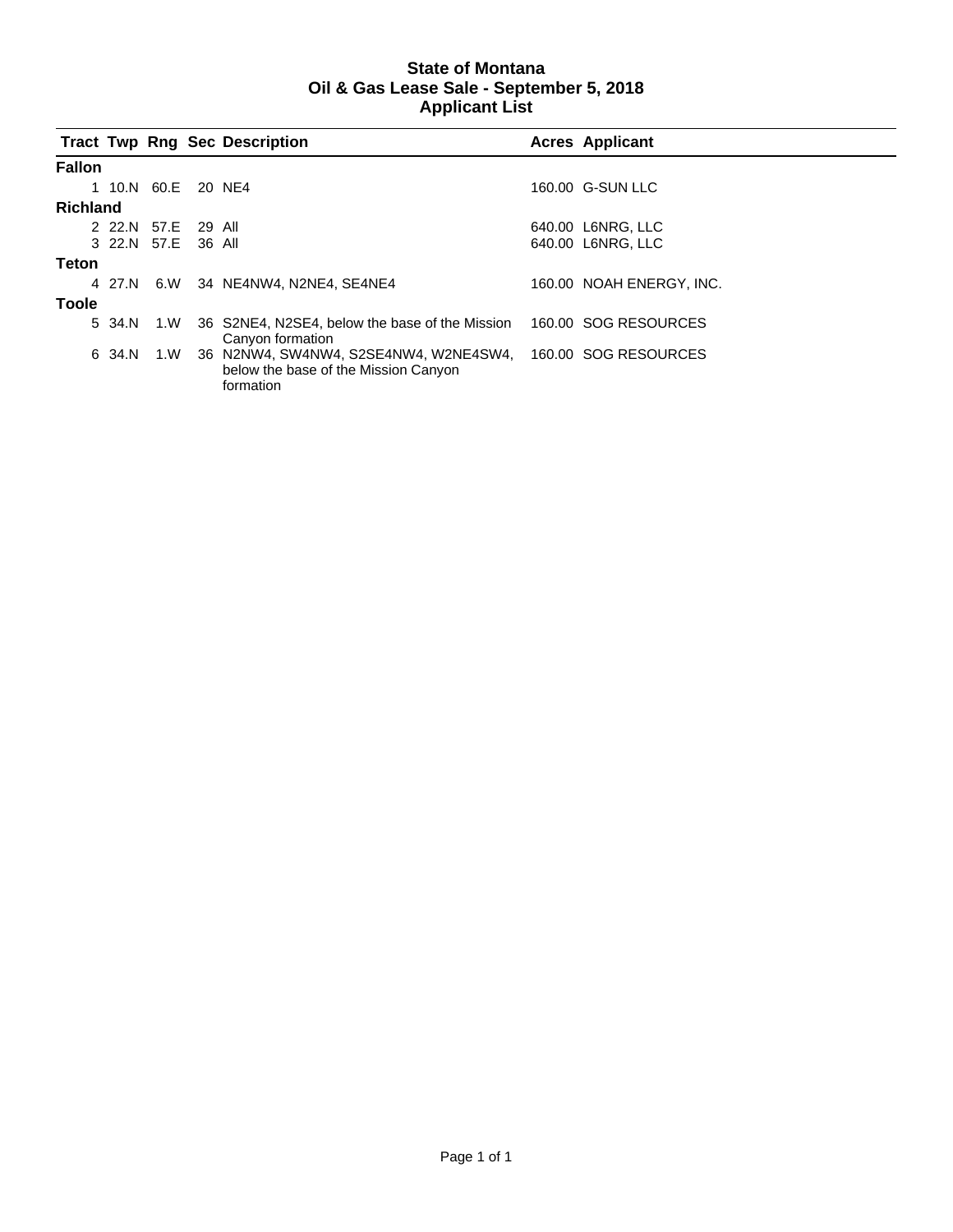# **DEPARTMENT OF NATURAL RESOURCES AND CONSERVATION**

### **P.O. Box 201601**

# **Helena, Montana 59620-1601**

# **The following is a list of oil and gas leases, which expired or terminated in June 2018.**

| <b>COUNTY</b>      | <b>TWP</b> | <b>RNG</b> | <b>SEC</b>     | <b>DESCRIPTION</b>                                                       | <b>ACRES</b> |
|--------------------|------------|------------|----------------|--------------------------------------------------------------------------|--------------|
| <b>Blaine</b>      |            |            |                |                                                                          |              |
|                    | 25 N       | 20 E       | 16             | All                                                                      | 640.00       |
|                    | 34 N       | 20 E       | 16             | All                                                                      | 640.00       |
|                    | 34 N       | 20 E       | 36             | All                                                                      | 640.00       |
|                    |            |            |                |                                                                          |              |
| Richland           |            |            |                |                                                                          |              |
|                    | 22 N       | 57 E       | 16             | All                                                                      | 640.00       |
| Roosevelt          |            |            |                |                                                                          |              |
|                    | 27 N       | 57 E       | $\overline{4}$ | All                                                                      | 640.00       |
|                    | 27 N       | 57 E       | $\overline{7}$ | SW4NE4, W2SE4, NE4SW4                                                    | 160.00       |
|                    | 27 N       | 57 E       | 17             | N2NW4, NW4NE4                                                            | 120.00       |
|                    | 27 N       | 58 E       | 26             | Missouri Riverbed and related acreage (abandoned riverbed<br>and island) | 224.00       |
|                    | 28 N       | 58 E       | 28             | Highway tract in the SE4NW4                                              | 0.30         |
| Sheridan           |            |            |                |                                                                          |              |
|                    | 36 N       | 57 E       | 16             | All                                                                      | 640.00       |
|                    |            |            |                |                                                                          |              |
| <b>Sweet Grass</b> |            |            |                |                                                                          |              |
|                    | 2S         | 16 E       | 36             | All                                                                      | 640.00       |
|                    | 2S         | 17 E       | 16             | $\mathsf{All}$                                                           | 640.00       |
| <b>Toole</b>       |            |            |                |                                                                          |              |
|                    | 33 N       | 2 W        | 36             | All, below the base of the Kootenai formation                            | 640.00       |